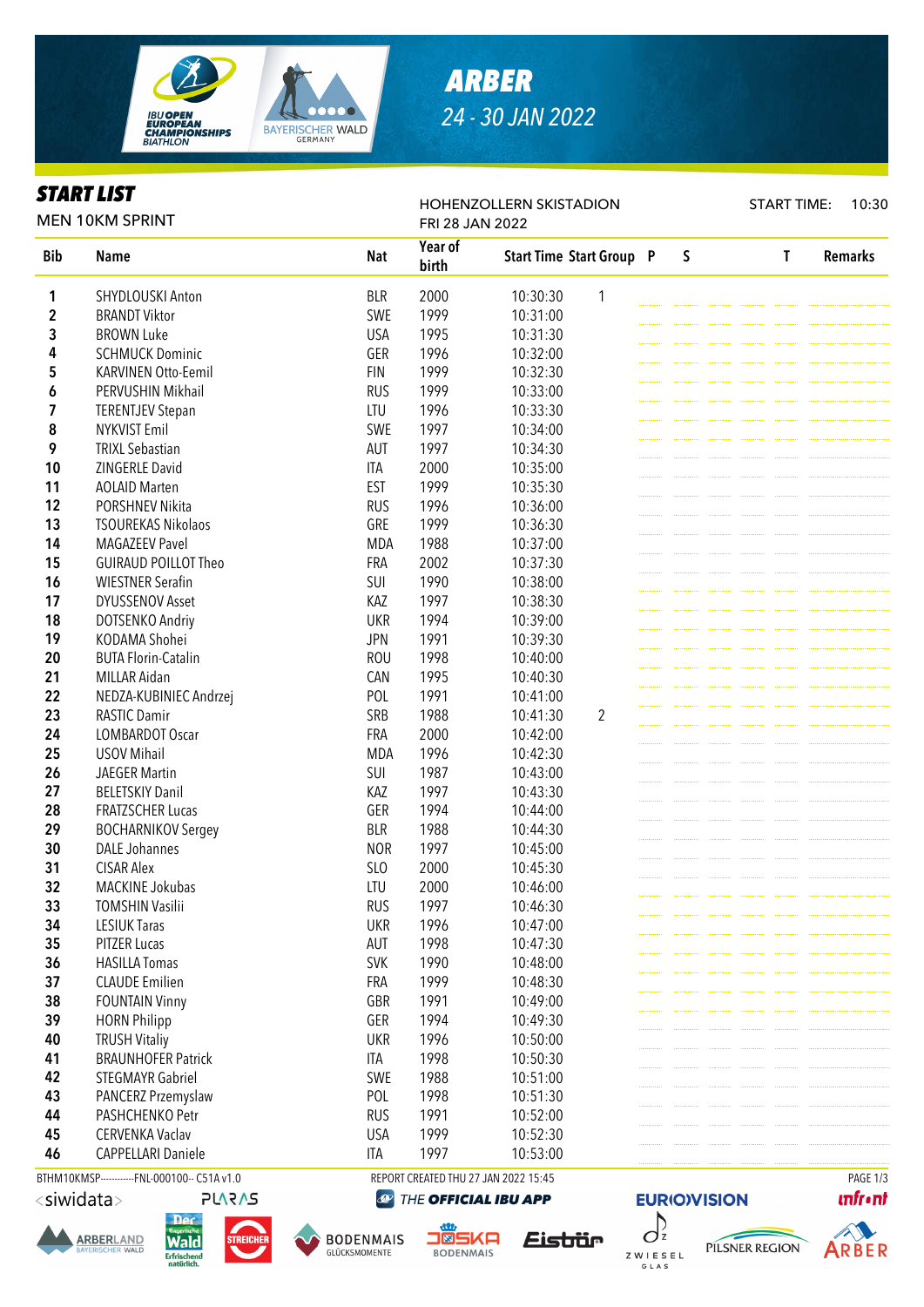

# *ARBER 24 - 30 JAN 2022*

HOHENZOLLERN SKISTADION

#### *START LIST*

START TIME: 10:30

| <b>MEN 10KM SPRINT</b> |                                  |                 | FRI 28 JAN 2022  |                                 |  |   |  |  |   |                |  |
|------------------------|----------------------------------|-----------------|------------------|---------------------------------|--|---|--|--|---|----------------|--|
| <b>Bib</b>             | <b>Name</b>                      | <b>Nat</b>      | Year of<br>birth | <b>Start Time Start Group P</b> |  | S |  |  | T | <b>Remarks</b> |  |
| 47                     | <b>OBERHAUSER Magnus</b>         | AUT             | 1998             | 10:53:30                        |  |   |  |  |   |                |  |
| 48                     | <b>BIRKENTALS Renars</b>         | LAT             | 2001             | 10:54:00                        |  |   |  |  |   |                |  |
| 49                     | <b>TULATSIN Ivan</b>             | <b>BLR</b>      | 2001             | 10:54:30                        |  |   |  |  |   |                |  |
| 50                     | <b>UHA Juri</b>                  | <b>EST</b>      | 1997             | 10:55:00                        |  |   |  |  |   |                |  |
| 51                     | NASYKO Denys                     | <b>UKR</b>      | 1995             | 10:55:30                        |  |   |  |  |   |                |  |
| 52                     | <b>DURTSCHI Max</b>              | <b>USA</b>      | 1991             | 10:56:00                        |  |   |  |  |   |                |  |
| 53                     | <b>ASPENES Sverre Dahlen</b>     | <b>NOR</b>      | 1997             | 10:56:30                        |  |   |  |  |   |                |  |
| 54                     | PLETZ Logan                      | CAN             | 2000             | 10:57:00                        |  |   |  |  |   |                |  |
| 55                     | <b>MAKAROV Maksim</b>            | <b>MDA</b>      | 1995             | 10:57:30                        |  |   |  |  |   |                |  |
| 56                     | <b>BROUTIER Remi</b>             | <b>FRA</b>      | 2000             | 10:58:00                        |  |   |  |  |   |                |  |
| 57                     | NAKAJIMA Jin                     | <b>JPN</b>      | 1999             | 10:58:30                        |  |   |  |  |   |                |  |
| 58                     | <b>HORNIG Vitezslav</b>          | <b>CZE</b>      | 1999             | 10:59:00                        |  |   |  |  |   |                |  |
| 59                     | <b>SHAMAEV Dmitrii</b>           | <b>ROU</b>      | 1995             | 10:59:30                        |  |   |  |  |   |                |  |
| 60                     | MUKHAMEDZIANOV Ilnaz             | <b>RUS</b>      | 1997             | 11:00:00                        |  |   |  |  |   |                |  |
| 61                     | <b>MUSTONEN Joni</b>             | <b>FIN</b>      | 1994             | 11:00:30                        |  |   |  |  |   |                |  |
| 62                     | <b>STRELOW Justus</b>            | GER             | 1996             | 11:01:00                        |  |   |  |  |   |                |  |
| 63                     | <b>FOMIN Maksim</b>              | LTU             | 2000             | 11:01:30                        |  |   |  |  |   |                |  |
| 64                     | <b>BUTA George</b>               | <b>ROU</b>      | 1993             | 11:02:00                        |  |   |  |  |   |                |  |
| 65                     | <b>PUCHIANU Cornel</b>           | <b>ROU</b>      | 1989             | 3<br>11:02:30                   |  |   |  |  |   |                |  |
| 66                     |                                  | LAT             | 1999             |                                 |  |   |  |  |   |                |  |
| 67                     | <b>BALODIS Rudis</b>             |                 |                  | 11:03:00                        |  |   |  |  |   |                |  |
|                        | RIOS PROVOSTE Ignacio            | <b>CHI</b>      | 1996             | 11:03:30                        |  |   |  |  |   |                |  |
| 68                     | <b>BOGETVEIT Haavard Gutuboe</b> | <b>NOR</b>      | 1992             | 11:04:00                        |  |   |  |  |   |                |  |
| 69                     | SZCZUREK Lukasz                  | POL             | 1988             | 11:04:30                        |  |   |  |  |   |                |  |
| 70                     | <b>WEBB Marcus</b>               | GBR             | 1995             | 11:05:00                        |  |   |  |  |   |                |  |
| 71                     | <b>BJOENTEGAARD Erlend</b>       | <b>NOR</b>      | 1990             | 11:05:30                        |  |   |  |  |   |                |  |
| 72                     | ROSBO Joachim Weel               | DEN             | 1997             | 11:06:00                        |  |   |  |  |   |                |  |
| 73                     | POVARNITSYN Alexander            | <b>RUS</b>      | 1994             | 11:06:30                        |  |   |  |  |   |                |  |
| 74                     | KOSHYN Aliaksandr                | <b>BLR</b>      | 2000             | 11:07:00                        |  |   |  |  |   |                |  |
| 75                     | <b>CRNKOVIC Kresimir</b>         | CR <sub>O</sub> | 1995             | 11:07:30                        |  |   |  |  |   |                |  |
| 76                     | <b>LACY Scott</b>                | <b>USA</b>      | 1991             | 11:08:00                        |  |   |  |  |   |                |  |
| 77                     | AUSEYENKA Ilya                   | <b>BLR</b>      | 1998             | 11:08:30                        |  |   |  |  |   |                |  |
| 78                     | <b>SENDREA Victor</b>            | <b>MDA</b>      | 2002             | 11:09:00                        |  |   |  |  |   |                |  |
| 79                     | <b>VUKOVIC Aleksa</b>            | <b>BIH</b>      | 2002             | 11:09:30                        |  |   |  |  |   |                |  |
| 80                     | RANTA Jaakko                     | <b>FIN</b>      | 1997             | 11:10:00                        |  |   |  |  |   |                |  |
| 81                     | CIUFFO Axel                      | ARG             | 1988             | 11:10:30                        |  |   |  |  |   |                |  |
| 82                     | <b>TAMBORNINO Eligius</b>        | SUI             | 1986             | 11:11:00                        |  |   |  |  |   |                |  |
| 83                     | <b>VANIAS Alexander</b>          | GRE             | 1990             | 11:11:30                        |  |   |  |  |   |                |  |
| 84                     | <b>DORFER Matthias</b>           | GER             | 1993             | 11:12:00                        |  |   |  |  |   |                |  |
| 85                     | <b>VIDMAR Anton</b>              | SLO             | 2000             | 11:12:30                        |  |   |  |  |   |                |  |
| 86                     | <b>KIERS Trevor</b>              | CAN             | 1997             | 11:13:00                        |  |   |  |  |   |                |  |
| 87                     | DE SANTANA VASCONCELLOS Matheus  | <b>BRA</b>      | 2000             | 11:13:30                        |  |   |  |  |   |                |  |
| 88                     | ANDERSEN Aleksander Fjeld        | <b>NOR</b>      | 1997             | 11:14:00                        |  |   |  |  |   |                |  |
| 89                     | <b>STANISH Boris</b>             | AUS             | 2005             | 11:14:30                        |  |   |  |  |   |                |  |
| 90                     | CIGAK Nikita                     | LTU             | 2002             | 11:15:00                        |  |   |  |  |   |                |  |
| 91                     | <b>MEUNIER Ambroise</b>          | <b>FRA</b>      | 1999             | 11:15:30                        |  |   |  |  |   |                |  |
| 92                     | <b>MACKELS Marek</b>             | <b>BEL</b>      | 1999             | 11:16:00                        |  |   |  |  |   |                |  |

BTHM10KMSP------------FNL-000100-- C51A v1.0 REPORT CREATED THU 27 JAN 2022 15:45 PAGE 2/3

<siwidata>

**ARBERLAND** 







THE OFFICIAL IBU APP



G L A S